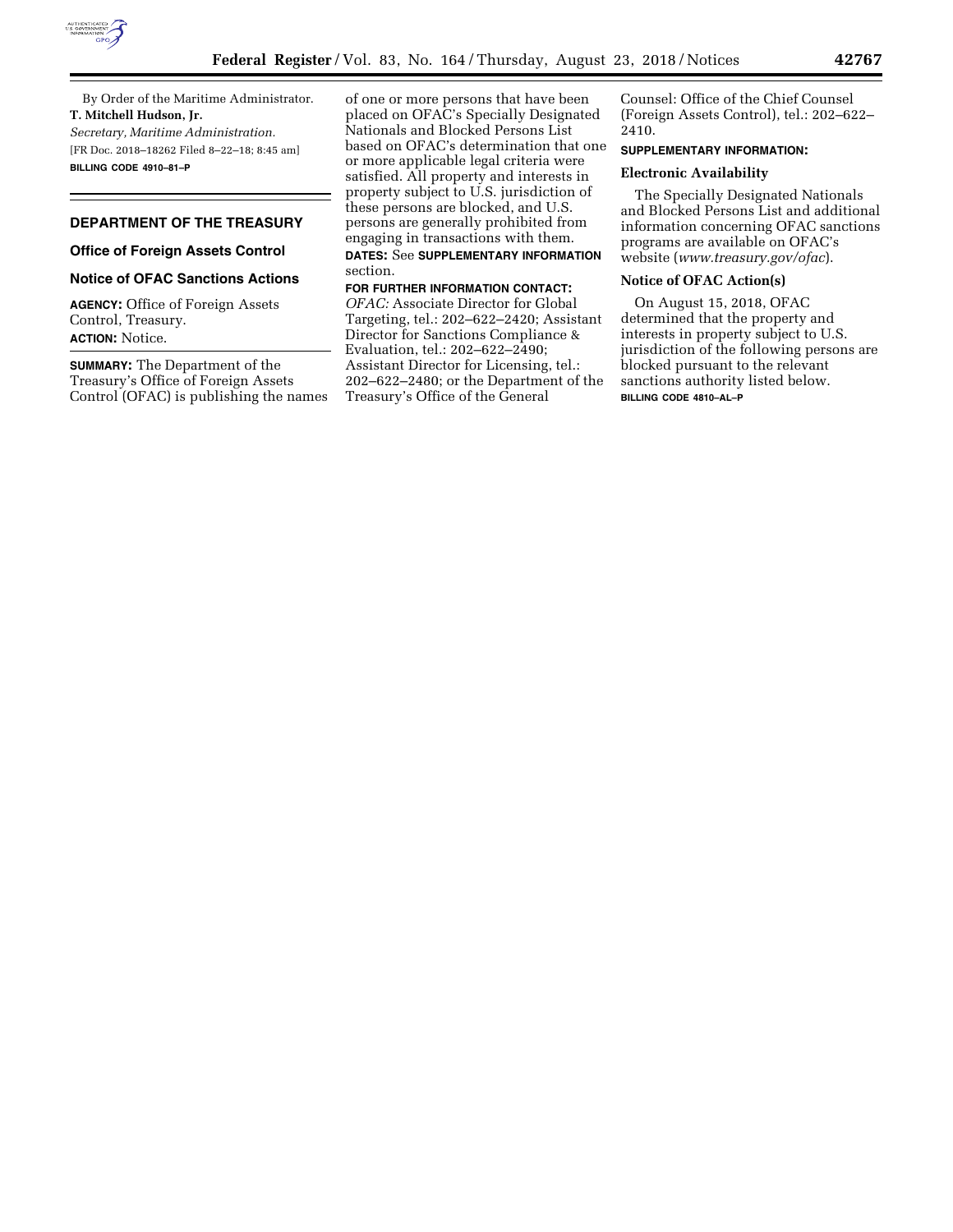# **Individuals**

1. KOLCHANOV, Vasili Aleksandrovich (Cyrillic: КОЛЧАНОВ, Василий Александрович) (a.k.a. KOLCHANOV, Vasiliy Aleksandrovich; a.k.a. KOLCHANOV, Vasily); DOB 25 Mar 1946; Profinet Director General (individual) [DPRK4] (Linked To: PROFINET PTE. LTD.).

Designated pursuant to Section 1(a)(vi) of Executive Order 13810 of September 20, 2017 "Imposing Additional Sanctions With Respect to North Korea" (E.O. 13810) for having acted or purported to act for or on behalf of, directly or indirectly, PROFINET PTE. LTD., a person whose property and interests in property are blocked pursuant to E.O. 13810.

# **Entities**

1. DALIAN SUN MOON STAR INTERNATIONAL LOGISTICS TRADING CO., LTD (Chinese Simplified: 大连天宝国际物流有限公司) (a.k.a. DALIAN TIANBAO INTERNATIONAL LOGISTICS CO., LTD.); Room 1801, Chenggong Building, No. 72 Luxun Road, Zhongshan District, Liaoning 116000, China; 49 Zhonghsan Road, Shahekou District, Dalian 116021, China [DPRK4].

Designated pursuant to Section  $1(a)(i)$  of Executive Order 13810 for operating in the transportation industry in North Korea.

2. PROFINET PTE. LTD. (Cyrillic: OOO IIPOФИНЕТ) (a.k.a. OBSHCHESTVO S OGRANICHENNOI OTVETSTVENNOSTYU PROFINET; a.k.a. PROFINET AGENCY; a.k.a. PROFINET, 000), 46, ul. Malinovskogo, Nakhodka, Primorski Kr. 692919, Russia; office 2, 30, Pogranichnaya Street, Nakhodka, Primorskiy Region 692922, Russia; Pogranichnaya str. 30-2, Nakhodka 692922, Russia [DPRK4].

Designated pursuant to Section  $1(a)(iii)$  of Executive Order 13810 for having engaged in at least one significant importation from or exportation to North Korea of any goods, services, or technology.

3. SINSMS PTE. LTD. (a.k.a. SUN MOON STAR (SINGAPORE) LTD.); 24 Mohamed Sultan Road, Singapore 239012, Singapore; Registration Number 201318227N (Singapore) [DPRK4].

Designated pursuant to Section  $1(a)(ii)$  of Executive Order 13810 for operating in the transportation industry in North Korea.

Also designated pursuant to section  $1(a)(vi)$  of E.O. 13810 for being owned or controlled by, or having acted or purported to act for or on behalf of, directly or indirectly, DALIAN SUN MOON STAR INTERNATIONAL LOGISTICS TRADING CO., LTD, a person whose property and interest in property are blocked pursuant to E.O. 13810.